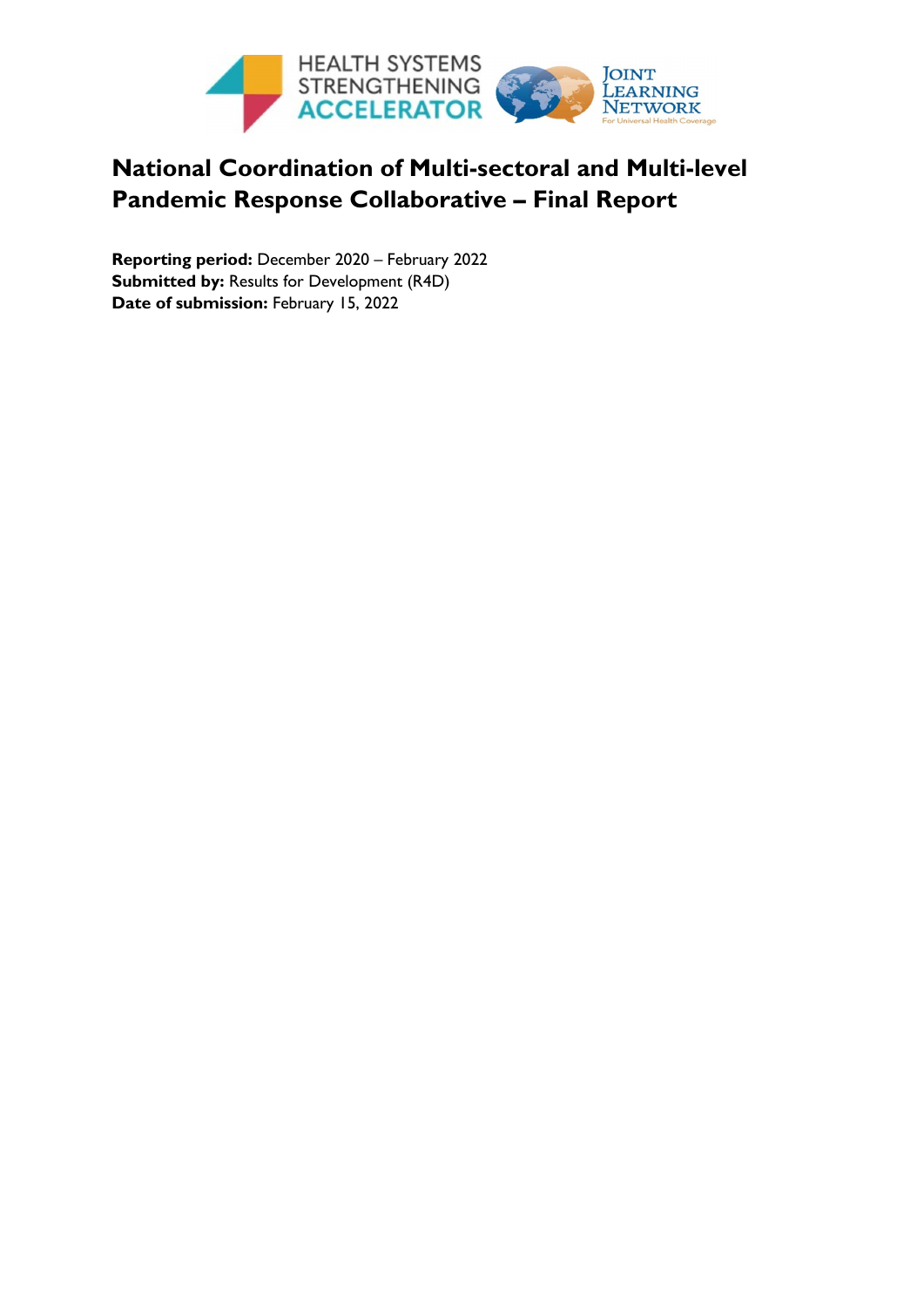## **Table of Contents**

| $\blacksquare$ |                                                                            |  |
|----------------|----------------------------------------------------------------------------|--|
| Ш.             |                                                                            |  |
| III.           |                                                                            |  |
| IV.            |                                                                            |  |
| V.             | Agenda of the Ethiopia Peer Learning Session  Error! Bookmark not defined. |  |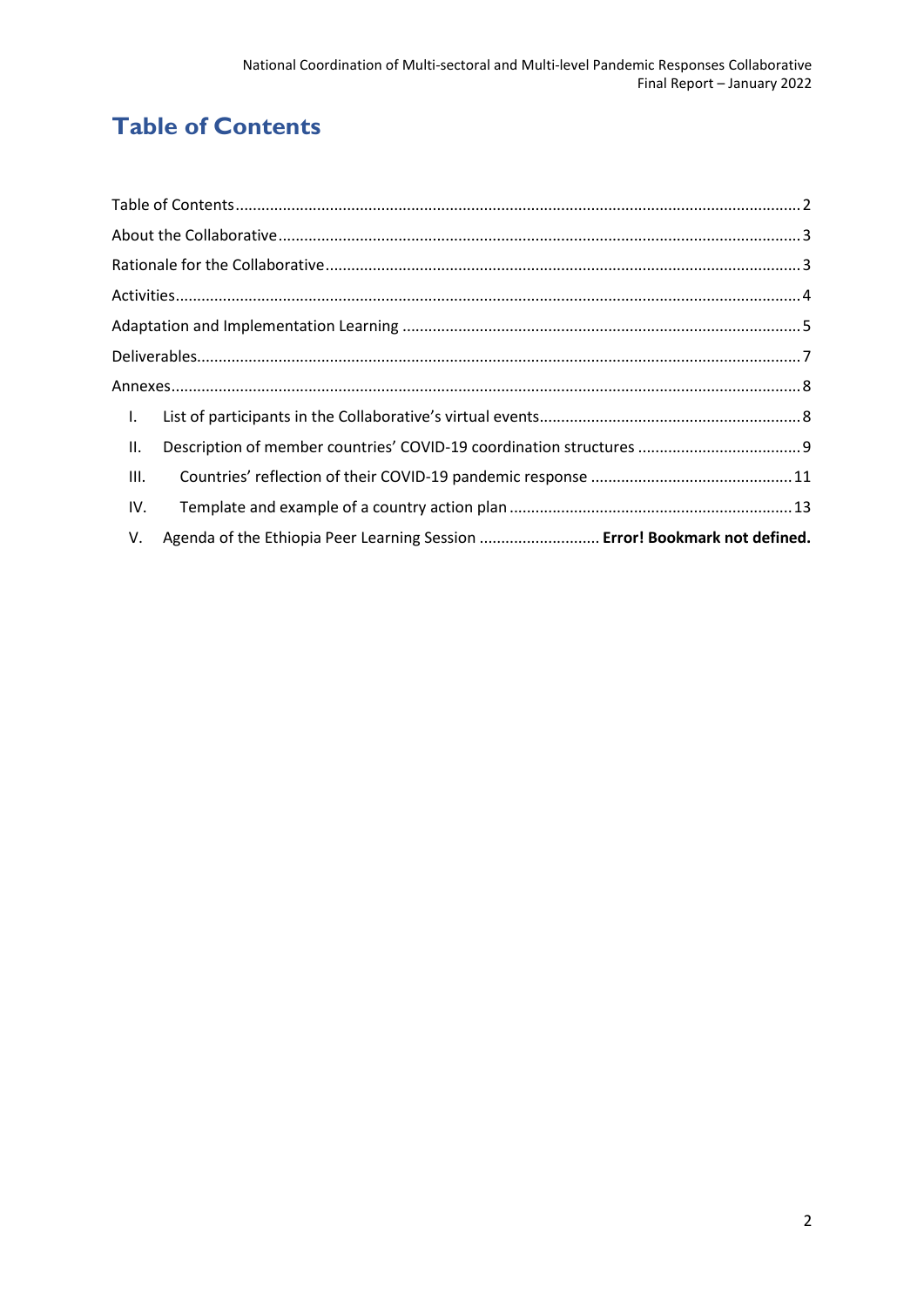## <span id="page-2-0"></span>**About the Collaborative**

The Health Systems Strengthening Accelerator (Accelerator), a global project funded by the United States Agency for International Development (USAID) and the Bill & Melinda Gates Foundation, supports local partners as they find their own pathways to meaningful and lasting health systems change. The Accelerator is led by Results for Development (R4D), in partnership with the Health Strategy and Delivery Foundation (HSDF), headquartered in Nigeria, and ICF. The Joint Learning Network for Universal Health Coverage (JLN) is an innovative, country-driven network of practitioners and policymakers from 34 countries who co-develop global knowledge products that help bridge the gap between theory and practice to extend universal health coverage.

In September 2020, the Accelerator in partnership with the JLN launched a multi-country virtual learning collaborative on leadership and coordination of the pandemic response. The collaborative sought to strengthen the leadership capacities and functions needed to ensure strong cross-sectoral and multi-level coordination for COVID-19 and support counties in building more resilient and responsive systems in the future to achieve universal health coverage (UHC).

## <span id="page-2-1"></span>**Rationale for the Collaborative**

The rapidly evolving nature of the COVID-19 pandemic, the limited knowledge of the pathogen, the high mortality as well as the toll on health systems set off unprecedented chaos around the globe. As the pandemic affected multiple sectors at once, this meant that a strong, coordinated national response was needed to curb the effects of the pandemic. This virtual collaborative provided a unique and responsive experience-sharing and problem-solving platform for pandemic response leaders to address priority challenges they were facing in coordinating their COVID-19 responses.

In 2020, the Accelerator and the JLN identified country demand for joint learning on national coordination of the COVID-19 response. The demand was first identified through the Accelerator's support to Ghana's Presidential COVID-19 Response Coordinator and then validated through other learning platforms and country engagements managed by R4D and scoping conducted by the JLN network manager (NM).

Through a call for expressions of interest (EOI) and a launch webinar on  $30<sup>th</sup>$  September 2020, the technical facilitation team identified eight country teams – Bahrain, Bangladesh, Ethiopia, Kenya, Indonesia, Mongolia, Nigeria, and Senegal. The technical facilitation team aimed to attract a diverse mix of countries across regions and levels of economic development, and multi-sectoral participants that can translate global learning into local change and action. Following the initial launch, six of the eight countries that submitted an EOI moved forward with constituting a multi-sectoral team.

To develop a learning agenda, the technical facilitation team conducted desk reviews, reviewed the EOIs and consulted with each country team to understand their approaches to coordinating the COVID-19 response, and related successes and pain points. An overview of participating countries' COVID-19 coordination structures is included in Annex II. Common challenges shared by collaborative members included:

• Limited collaboration between the health and non-health ministries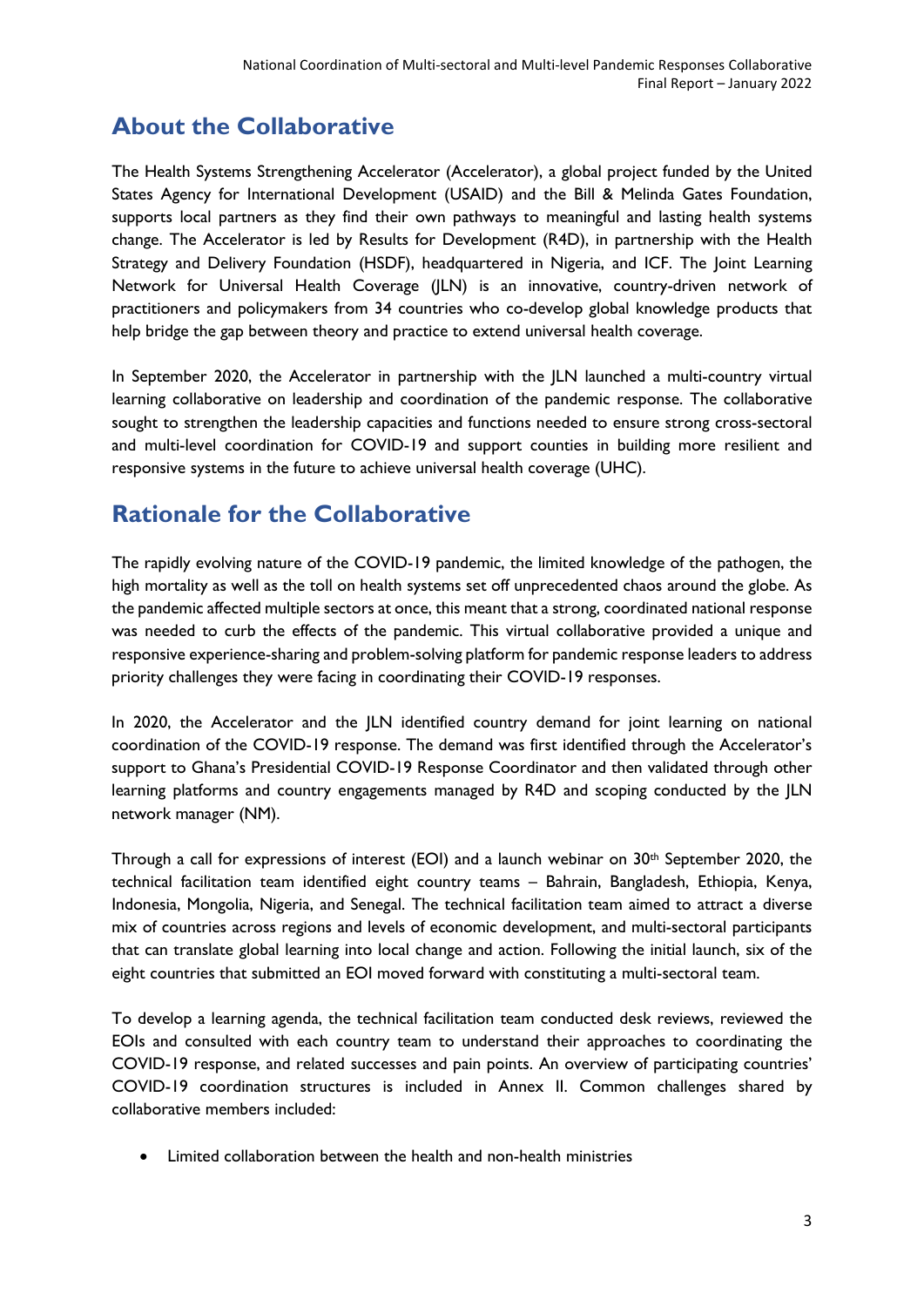- Mistrust in authority and scientific evidence impacted community engagement and adherence to public health guidelines
- Politicization of COVID at a national and global level
- Rapidly changing landscape and guidance
- Problems engaging with the private sector and defining their role
- Economic impact of lockdowns at a community level and national level

At the first meeting in December 2020, country teams identified topics addressing their most pressing needs, which would be the focus of collaborative learning. As the pandemic challenges evolved rapidly, we continued to engage country teams to ascertain prevailing challenges to re-shape and refine the learning agenda to be as responsive and timely as possible in subsequent collaborative meetings.

## <span id="page-3-0"></span>**Activities**

The Collaborative was implemented in two phases between December 2020 and February 2022.

#### **Phase I**

In the first phase, the Collaborative's kickoff event was held in December 2020, followed by virtual meetings in February, March, and April 2021. The meetings were designed around participants' priority topics, which included: citizen compliance to public health measures, data use, balancing economic pressures, innovative communication approaches to sensitize and promote behavior change at community-level, and vaccine deployment. During this period, participating country teams also undertook a systematic self-reflection exercise to assess the current strengths and challenges of their coordination efforts, to identify future areas for focused improvement and learning (see self-reflection tool in Annex III). Phase I was funded by the Bill & Melinda Gates Foundation through the Accelerator.

#### **Phase II**

In the second phase, the Collaborative incorporated an implementation learning methodology, adapted from the approach R4D was using to facilitate the PHCPI-JLN virtual learning exchange. The approach was designed to support the multisectoral country teams from Bangladesh, Ethiopia, and Kenya and a wider community of peer learners to 'accompany' one another as they worked through specific pandemic response challenges they had prioritized during the self-assessment and action planning process at the end of Phase I. Facilitators conducted at least two learning checks with each country team over the course of Phase II and organized collaborative problem-solving sessions with the larger community to address specific learning questions prioritized by the country teams. Phase II culminated in February 2022 with a final virtual learning event and three country case stories and a synthesis of key lessons that will be disseminated as global public goods. Phase II was funded by the Bill & Melinda Gates Foundation through the JLN.

The six overarching lessons (and related country examples and promising practices) which emerged during the Collaborative's virtual events are summarized below:

- 1. Responsive leadership and multisectoral stakeholder collaboration are needed for a whole of government response to the pandemic
- 2. Cross sectoral collaboration aids effective community engagement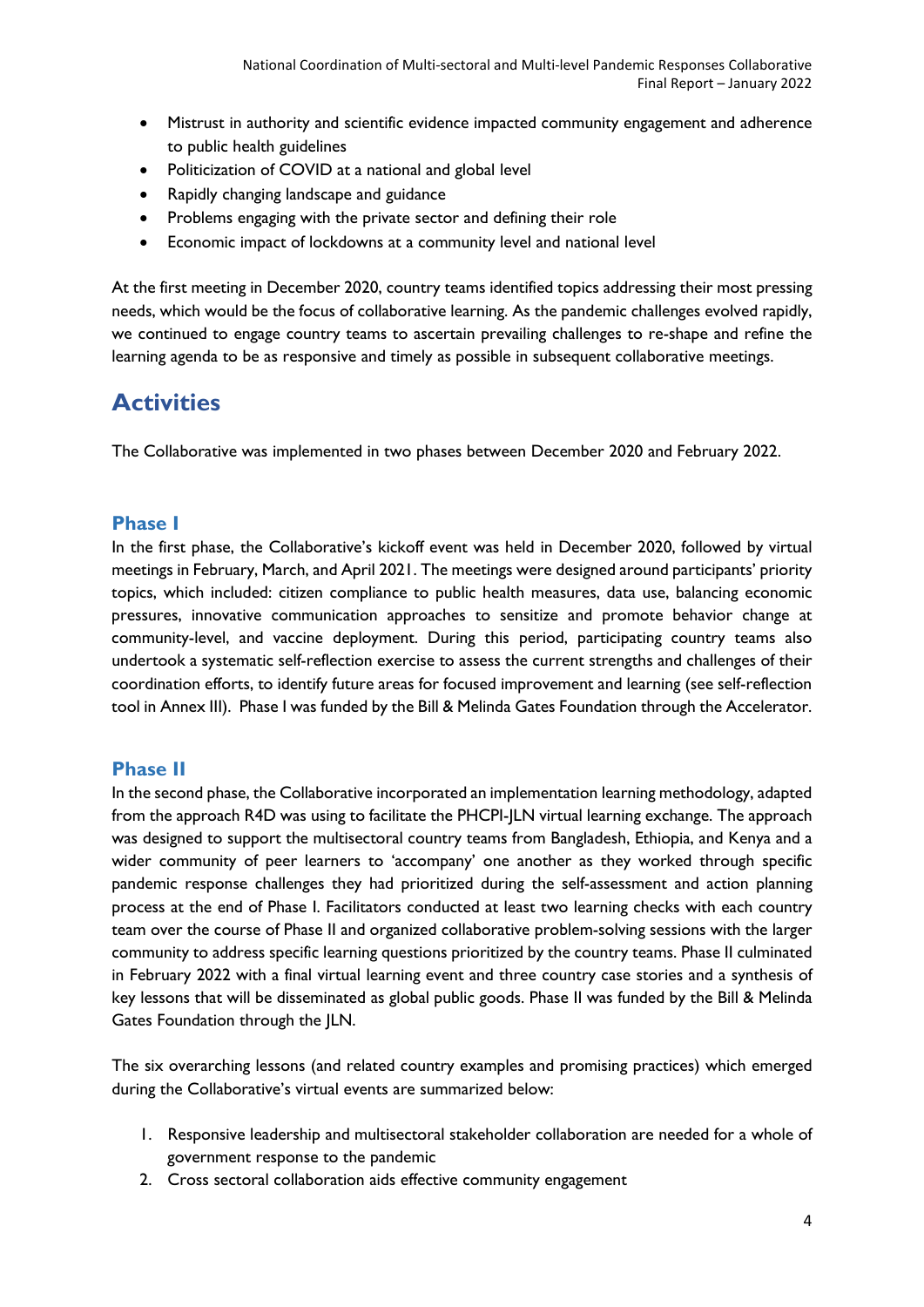- 3. Evidence-based decision making is critical for managing the pandemic effectively and building public trust
- 4. Clear roles, responsibilities, and communication norms need to be established at all levels of government
- 5. Adaptive approaches are necessary as the pandemic has grown and evolved in unexpected and unpredictable ways
- 6. This pandemic experience can help build resilience for the next crisis.

Additional information on the experience shared and lessons learned in the Collaborative's virtual events are summarized in the final deliverables – a "Synthesis of Shared Learning" report and case studies on the three implementing countries in Phase II (Bangladesh, Ethiopia, and Kenya).

## <span id="page-4-0"></span>**Adaptation and Implementation Learning**

#### **Adaptations in Phase II**

At the end of the first phase of activities, participants expressed an interest in additional cross-country learning and collaborative problem-solving, particularly as the complexity of pandemic response coordination increased with the emergence of variants and the need to deploy COVID-19 vaccines equitably across and within nations. Multisectoral teams from Bangladesh, Ethiopia, and Kenya opted to participate in the second phase of activities. Building on the work completed in Phase I, the technical facilitation team made a commitment to:

- Support participants in identifying specific challenges in their national response to COVID to address through joint problem-solving
- Provide space for knowledge and experience sharing, joint problem-solving, and learning with peers

Technical facilitators were matched with each country team based on the facilitator's expertise and experience with each country's priority COVID coordination challenge. The technical facilitators conducted regular check-ins with the country teams to understand their progress and challenges, in order to shape Collaborative activities to be responsive to the countries' rapidly changing needs.

The technical facilitation team created a "Community of Learners" comprising the implementation teams, academics, government officials, development partners, and other experts in policy and disease surveillance (among others) with representation across geographies. The Community provided a wider base of knowledge, experience, and peer support for implementation teams. The Community includes Phase I participants (Bahrain, Ghana, Indonesia, Mongolia, Nigeria, Uganda), JLN CCG Chairs and Coordinators, and institutions (e.g., Exemplars in Global Health, USAID Ethiopia, World Bank) that expressed interest in the Collaborative's work.

The Community of Learners was particularly instrumental during Ethiopia's "Peer Learning Session" in December 2021, when the Ethiopia team presented specific challenges they were facing with the COVID-19 vaccine roll-out. Peers from Bahrain, Kenya, and India shared their related experiences and provided focused feedback and advice to the Ethiopia team.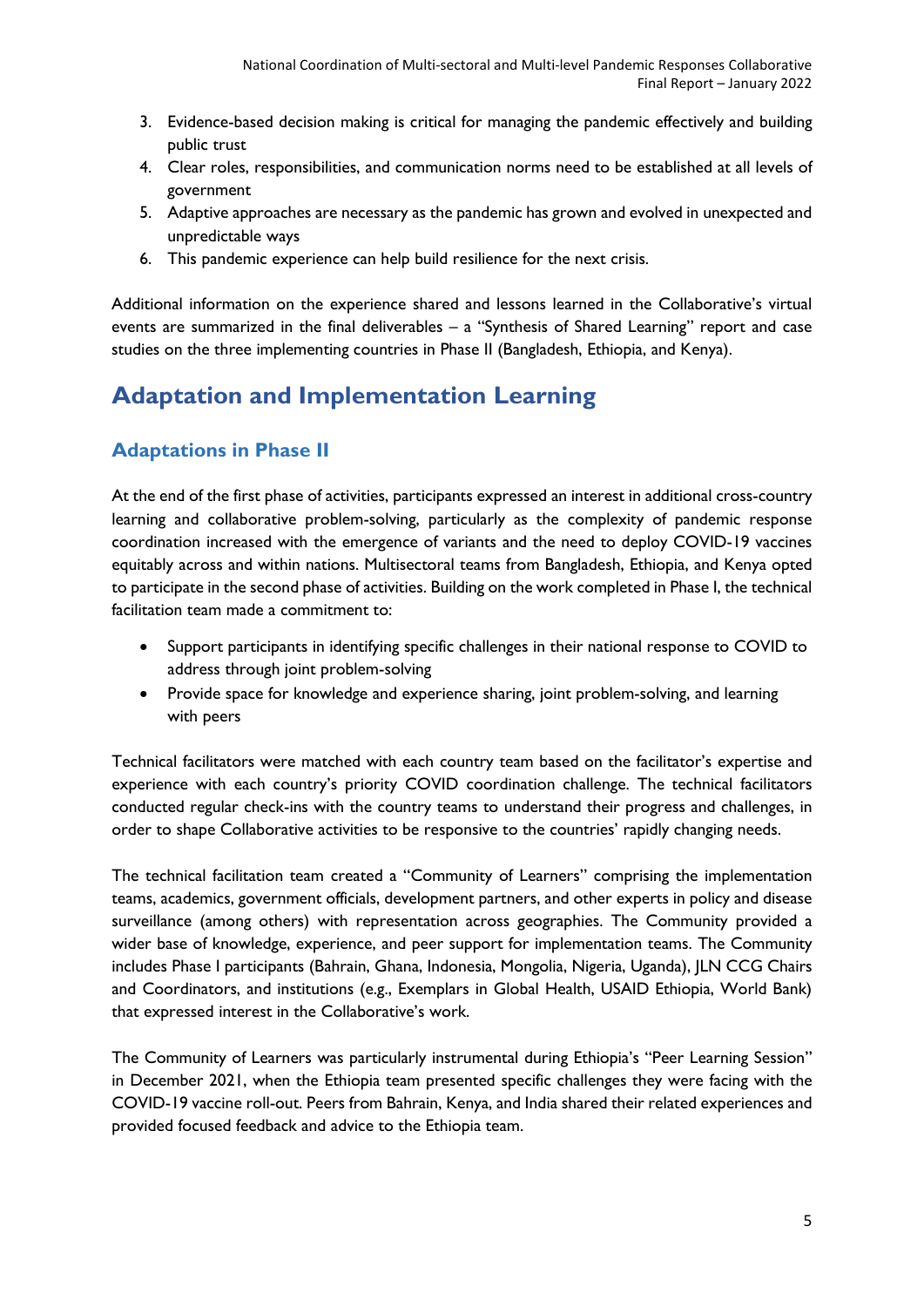#### **Lessons learned on adaptation and implementation**

The Collaborative was designed with a specific aim and new methodologies to support countries to adapt and implement learning.

First, the Accelerator-JLN partnership envisioned combining cross-country joint learning with incountry implementation support provided through the Accelerator. This opportunity was originally inspired by the Accelerator's support to Ghana's COVID-19 Presidential Coordinator, where there was strong demand early in the pandemic for cross-country learning. While Ghana did not ultimately actively engage in the Collaborative as a multi-sectoral team (due to challenges with timing and constituting the team), pandemic response leaders regularly participated in the community of learners to ensure a virtuous cycle of learning between global and country-level.

Second, Phase I incorporated a self-assessment and action planning step at the end of the first six months to enable country participants to reflect on what they had learned, how those lessons could be adapted and used, and what actions they needed to prioritize to improve the coordination of their pandemic responses.

Third, the implementation learning methodology applied in Phase II was designed to enable country participants to continue to learn from one another and jointly problem-solve as they adapted learning from Phase I to address a particular COVID coordination challenge they prioritized at the end of Phase I. The facilitation team conducted routine check-ins with each country team and structured joint learning activities around common themes and problem-solving needs emerging from the three countries' implementation efforts.

This Collaborative has provided several important lessons about supporting adaptation and implementation of learning:

- The value proposition of combining a joint learning activity with funded in-country TA mechanisms (e.g., Accelerator) is strong. However, funded TA mechanisms have their own timelines, workplans, and deliverables that need to be aligned with the activities of the Collaborative. In the case of the Accelerator's support to Ghana, there were other pressing COVID response issues and competing priorities that made it challenging for the Presidential Coordinator and Accelerator team in Ghana to actively engage in the Collaborative activities. In the future, it will be important to consider how to explicitly integrate the Collaborative activity as part of the work plan for the TA activity.
- The collaborative problem-solving approach and intensified facilitation support were valued by the three implementation teams (Bangladesh, Ethiopia, and Kenya), who benefited from facilitated peer feedback and interactions with experts with pandemic response experience in other contexts. However, as the pandemic continued on, participant demand for joint learning and implementation support seemed to decline. This was likely due to multiple factors, including pandemic and Zoom fatigue, increased availability of evidence and global experience, information overload, and overwhelm on the part of pandemic response leaders. As the Collaborative evolved, it became clear that participants craved specific support to address their pressing challenges rather than general peer learning and experience-sharing.
- The wider peer learning community that was engaged through Phases I and II benefited from monthly newsletters, blogs, and virtual convenings, but it is unclear to what extent they have adapted and used learning from the Collaborative within their ongoing efforts (or will do so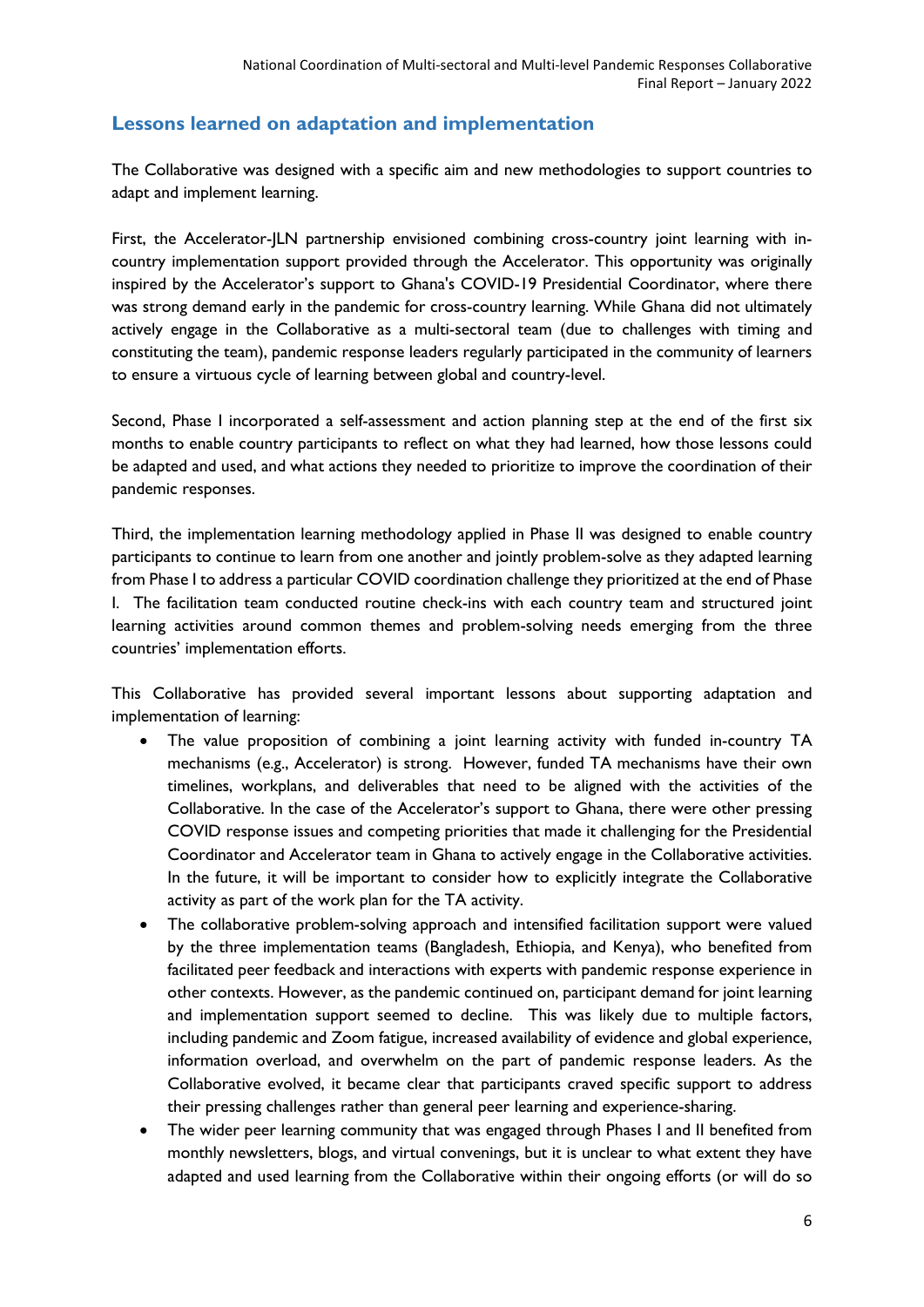in the future). It will be important to ensure strong, targeted dissemination of the final outputs of the Collaborative to those participants. It will also be important to analyse the participant feedback and consider conducting a post-Collaborative follow up survey or outcome harvesting exercise within 3-6 months to assess how participants have applied the learning.

### **Conclusion**

The Pandemic Response Collaborative provided a timely and responsive virtual platform for crosscountry exchange and collaborative learning during the rapidly evolving COVID-19 pandemic. The Collaborative adapted to participants' changing needs and tested new methods for supporting countries to adapt and implement learning within their ongoing pandemic coordination efforts. It was also a unique effort to bring together multiple sectors (health, education, finance, transportation) within a learning team. The Collaborative resulted in several products (synthesis brief, country cases, and blogs) that can be adapted and applied by all countries to strengthen their pandemic coordination efforts as they continue to combat COVID-19 and become more resilient to future pandemics.

## <span id="page-6-0"></span>**Deliverables**

The primary deliverable of the Collaborative is a Synthesis of Shared Learning report including insights from countries' responses to the COVID-19 pandemic, with a focus on the coordination of the national response to COVID-19. The brief may benefit the country leadership/policymakers planning, coordinating, or implementing COVID-19 and/or other infectious disease responses, agencies at national and sub-national level driving their health sector response and multi-sectoral teams who are managing the non-health effects of the COVID-19 pandemic.

The secondary deliverables are case studies about Bangladesh, Ethiopia, and Kenya. The technical facilitation team worked closely with the implementation team to draft the studies and include relevant content from Phase II learning activities and global evidence on the response to COVID.

The technical facilitation team also produced a monthly newsletter for the Collaborative's "Community of Learners" between August 2021 and January 2022. Five blogs were published on the Accelerator website:

- [What does it take to coordinate multi-sectoral, multi-level pandemic responses? Insights from](https://www.acceleratehss.org/2020/10/27/what-does-it-take-to-coordinate-multi-sectoral-multi-level-pandemic-responses/)  [the virtual collaborative launch webinar](https://www.acceleratehss.org/2020/10/27/what-does-it-take-to-coordinate-multi-sectoral-multi-level-pandemic-responses/)
- [8 Countries Join the Virtual Collaborative on National Coordination of a Multi-sectoral and](https://www.acceleratehss.org/2020/12/09/8-countries-join-the-virtual-collaborative-on-national-coordination-of-a-multi-sectoral-and-multi-level-pandemic-response/)  [Multi-level Pandemic Response](https://www.acceleratehss.org/2020/12/09/8-countries-join-the-virtual-collaborative-on-national-coordination-of-a-multi-sectoral-and-multi-level-pandemic-response/)
- [COVID-19 collaborative focuses on citizens' compliance to public health measures, data use,](https://www.acceleratehss.org/2021/01/25/covid-19-collaborative-focuses-on-citizens-compliance-to-public-health-measures-data-use-and-integration-of-data-systems/)  [and integration of data systems](https://www.acceleratehss.org/2021/01/25/covid-19-collaborative-focuses-on-citizens-compliance-to-public-health-measures-data-use-and-integration-of-data-systems/)
- [Procurement, stocking, and distribution: What lessons can we learn from national strategies](https://www.acceleratehss.org/2021/05/03/procurement-stocking-and-distribution-what-lessons-can-we-learn-from-national-strategies-for-equitable-distribution-of-covid-19-vaccine/)  [for equitable distribution of COVID-19 vaccine?](https://www.acceleratehss.org/2021/05/03/procurement-stocking-and-distribution-what-lessons-can-we-learn-from-national-strategies-for-equitable-distribution-of-covid-19-vaccine/)
- Countries Need Continued Joint Learning and Problem-solving to Curb the COVID-19 [Pandemic](https://www.acceleratehss.org/2021/05/20/countries-need-continued-joint-learning-and-problem-solving-to-curb-the-covid-19-pandemic/)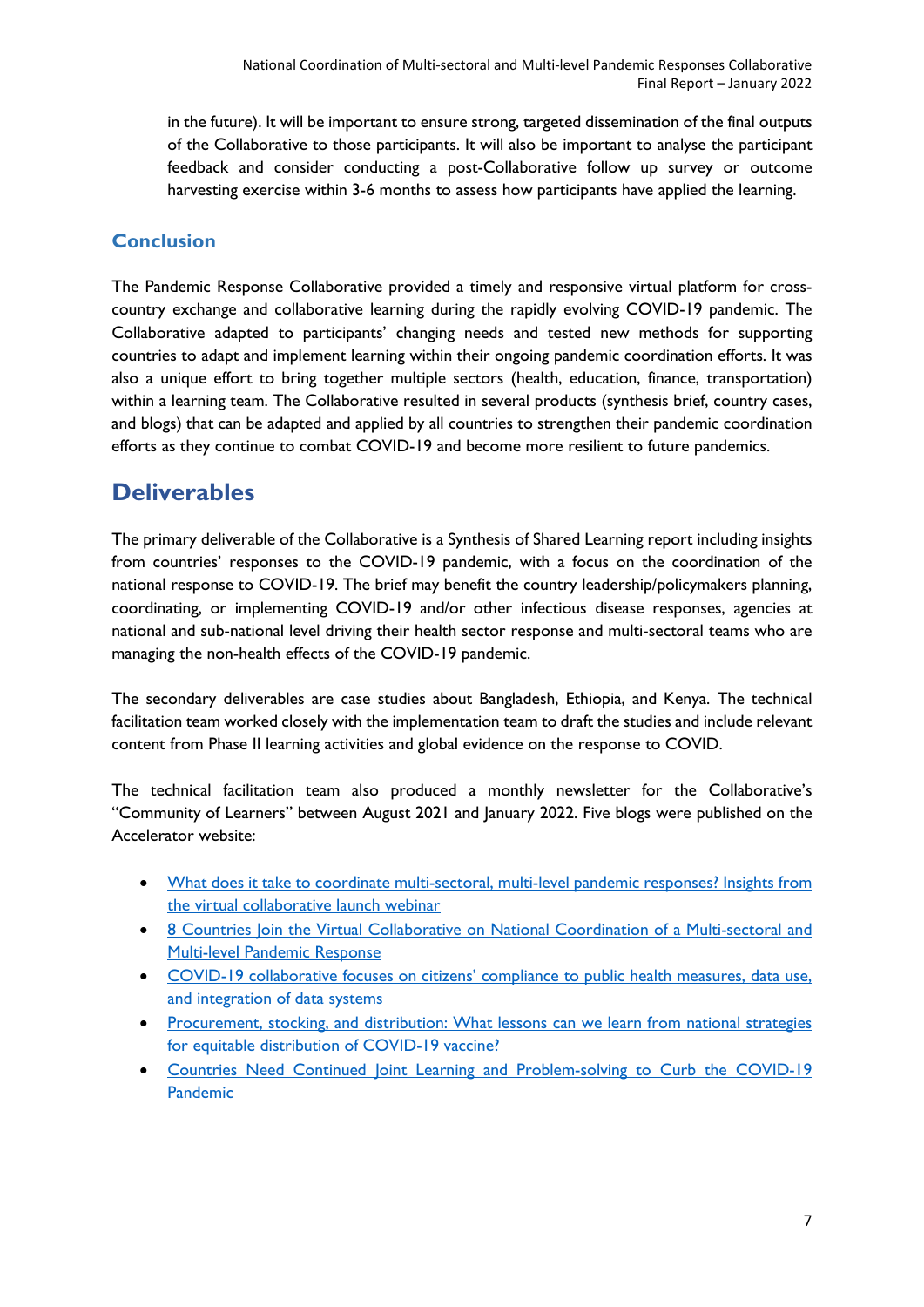## <span id="page-7-0"></span>**Annexes**

All collaborative materials are saved on the **Accelerator** - Google Drive Folder.

### <span id="page-7-1"></span>**I. List of participants in the Collaborative's virtual events**

| <b>Bahrain:</b>                                                                      | Senegal:                                           |
|--------------------------------------------------------------------------------------|----------------------------------------------------|
| Dr. Jameela Al-Salman, Infection Diseases                                            | Mrs. Aissatou Nomokho, Communications, Syneps      |
| Consultant                                                                           | Senegal                                            |
|                                                                                      | Prof. Aida Kanouté, Operational Coordination       |
| <b>Bangladesh:</b>                                                                   | Committee of the Health Emergency Operations       |
| Mr. Mohammad A. Hossain, Ministry of Education                                       | Center (Centre des Opérations d'Urgence Sanitaire) |
| Dr. Muhammad A. B. Sarker, Health Economics Unit,                                    | Dr. Cheikh T. Athie, AcDev (NGO)                   |
| Ministry of Health and Family Welfare                                                | Dr. Oumy Ndiaye, University Cheikh Anta Diop       |
| Dr. Shahadt Hossai Mahmud, Health Economics                                          | Dr. Samba Cor Sarr, Ministry of Health and Social  |
| Unit, Ministry of Health and Family Welfare                                          | Action                                             |
| Ms. Shamima Nasrin, Ministry of Civil Aviation and                                   |                                                    |
| Tourism                                                                              | Others:                                            |
| Dr. Subrata Paul, Health Economics Unit, Ministry of                                 | Dr. Nneka Orji-Achugo, Federal Ministry of Health, |
| Health and Family Welfare                                                            | Nigeria                                            |
| Dr. Samiul Huda, Ministry of Health and Family                                       | Mr. Rawlance Ndejjo, School of Public Health,      |
| Welfare                                                                              | <b>Makerere University</b>                         |
| Fatema Zohara, Ministry of Health and Family                                         | Steven N. Kabwama, School of Public Health,        |
| Welfare                                                                              | <b>Makerere University</b>                         |
|                                                                                      | Dr. Vivian Addo-Cobbiah, National Health Insurance |
|                                                                                      | Authority, Ghana                                   |
| Ethiopia:                                                                            | Will Wang, Gates Ventures                          |
| Ashenafi Getachew, Ministry of Education                                             |                                                    |
| Frehiwot Gebrehiwot, Ministry of Transport                                           | <b>Technical Facilitation Team:</b>                |
| Melaku Tekola, National Disaster & Risk                                              | Agnes Munyua                                       |
| <b>Management Commission</b>                                                         | Amanda Folsom                                      |
| Nesibu Yasin, National Disaster & Risk Management                                    | Dr. Camilla Ducker                                 |
| Commission                                                                           | <b>Christine Ezenwafor</b>                         |
| Dr. Wondwossen Eshetu, Ministry of Health                                            | Prof. Jongsu Ryu                                   |
| Abnet Zeleke, Ministry of Health                                                     | Loriade Akin-Olugbade                              |
| Yihenew Yirdaw, Ministry of Health                                                   | Prof. Raquel Duarte Bessa De Melo                  |
|                                                                                      | Prof. Samba Sow<br>Uchenna Gwacham                 |
| Kenya:                                                                               |                                                    |
| Dr. Anastacia Nyalita, Kenya Health Federation                                       | <b>Network Manager Team:</b>                       |
|                                                                                      | Kamiar Khajavi                                     |
| Ms. Esther Wabuge, Kenya Core Country Group<br>Ms. Meboh Abuor, Council of Governors | Sara Wilhelmsen                                    |
|                                                                                      |                                                    |
| Dr Teresa Kinyari, Public Health Society of Kenya                                    |                                                    |
| Dr. Walter Obita, Kenya Health Federation                                            |                                                    |
| Esther Wabuge, World Bank / JLN Kenya CCG                                            |                                                    |

Dr. Stephen Muleshe, Ministry of Health

#### **Mongolia:**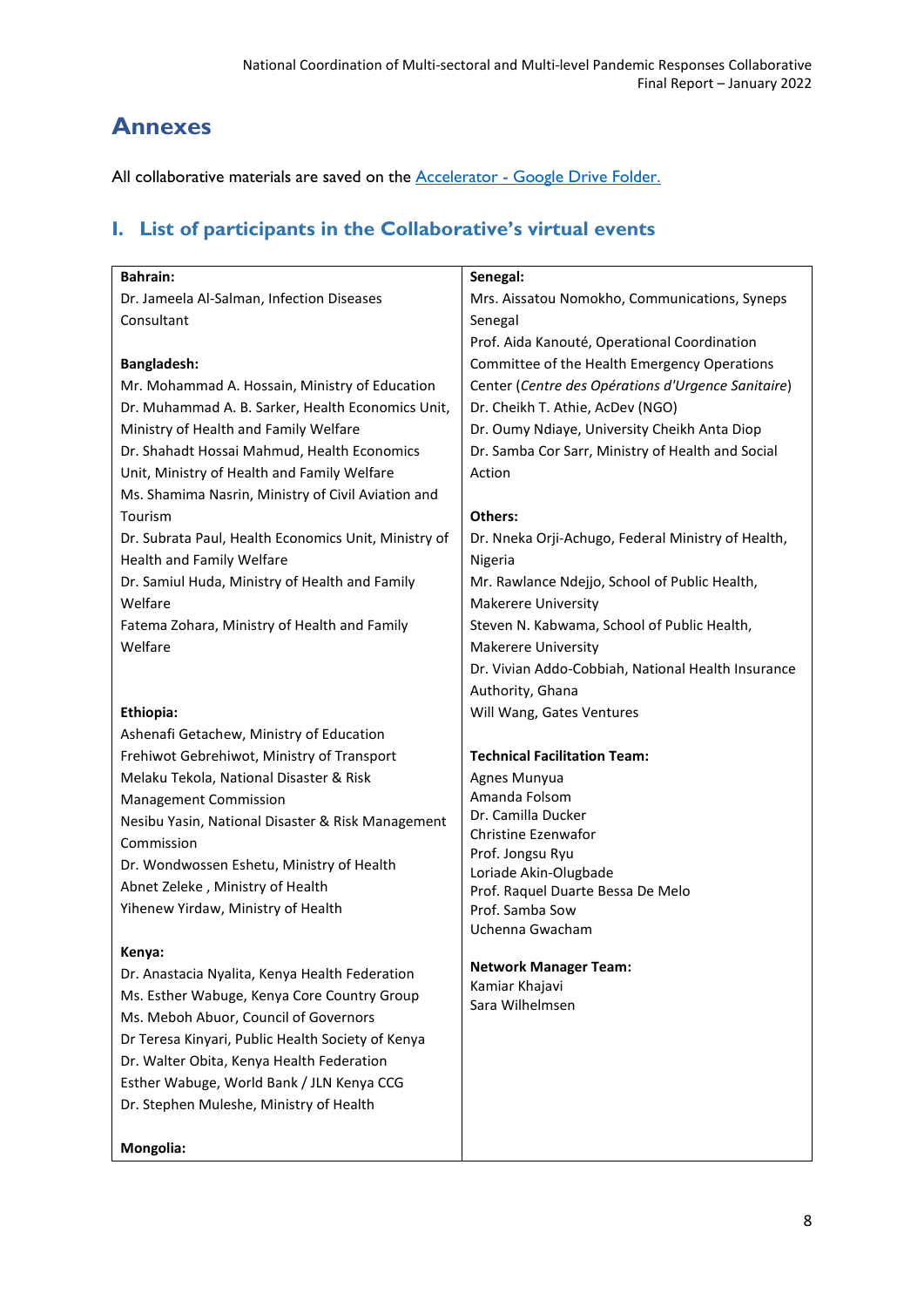| Munkhnasan Enkhtaivan, Ministry of Road and       |
|---------------------------------------------------|
| <b>Transport Development</b>                      |
| Dr. Oyunkhand Ragchaa, Ministry of Health         |
| Sodnomdarjaa Vaanchig-Arslan, Ministry of Finance |
| Tumurbaatar Luvsansambuu, Ulaanbaatar City        |
| <b>Health Department</b>                          |
| Uuganbayar Batmunkh, National Emergency           |
| <b>Management Agency</b>                          |

## <span id="page-8-0"></span>II. **Description of member countries' COVID-19 coordination structures**

| Country               | <b>COVID-19 Coordination structure</b>                                                                                                                                                                                                                                                                                                                                                                                                                                                                                                                                                                                                                                                                                                                                                                                                                                                       |
|-----------------------|----------------------------------------------------------------------------------------------------------------------------------------------------------------------------------------------------------------------------------------------------------------------------------------------------------------------------------------------------------------------------------------------------------------------------------------------------------------------------------------------------------------------------------------------------------------------------------------------------------------------------------------------------------------------------------------------------------------------------------------------------------------------------------------------------------------------------------------------------------------------------------------------|
| Kingdom of<br>Bahrain | The COVID-19 pandemic response is coordinated and spear-headed by HRH the Crown<br>Prince of the Kingdom of Bahrain via the National Team for Combating Covid-19 (NTCC-19).<br>This team is headed by the chairman of the supreme council of health. The following<br>entities are represented in this team: The office of HRH the crown prince, ministry of<br>health, Ministry of Interior, The Royal Medical Services of the Ministry of Defense,<br>Salmaniya Medical Complex, King Hamad University Hospital, Primary care, the National<br>Health Regulatory Authority (NHRA), Public Health, Center for operations and Medical<br><b>Equipment Directorate</b><br>This team works with the Center for Operations, and all public and private stakeholders,<br>$\bullet$<br>with regular meetings and updates                                                                          |
| Bangladesh            | The National Coordination Committee was established to coordinate the COVID-19<br>$\bullet$<br>response in March 2020. The committee is headed by the Minister of Ministry of Health<br>and Family Welfare and Secretary of the Health Services Division of Ministry of Health and<br>Family Welfare is the member secretary. The Honorable Prime Minister of Bangladesh<br>directly supervises the committee<br>The committee has a membership of 42 comprising representatives of various ministries,<br>Prime minister's office as well as from various Development Partners<br>To improve coordination, coordination committees were formed in Divisional, District, City<br>$\bullet$<br>corporation and sub-district level<br>A COVID-19 vaccine preparedness and deployment core committee was created in October<br>2020 to formulate the national to subnational vaccine deployment |
| Ethiopia              | COVID-19 pandemic response is led by a National Taskforce with the Vice Prime Minister as<br>$\bullet$<br>the chair and directly accountable to the Prime Minister. The taskforce comprises the<br>Ministry of Peace, Federal Attorney General, Ministry of Defense, Ministry of Foreign<br>Affairs, Ministry of Health and Ministry of Innovation and Technology<br>There National Taskforce has sub committees - communication, technology, diplomacy,<br>$\bullet$<br>security and legal affairs - involving other relevant sectors<br>Similar coordination structures at the regional and sub-regional level led by the regional<br>$\bullet$<br>presidents and sub-regional leadership respectively                                                                                                                                                                                     |
| Indonesia             | The Government of Indonesia set up the national body for disaster response - a multi-<br>$\bullet$<br>sectoral and multi-level coordination unit - appointed by the President. The national body<br>coordinates multiple ministries including Health, Finance, Home Affairs, Foreign Affairs to<br>coordinate the COVID19 response.<br>This body coordinates the health and non-health response, and the vaccine deployment<br>strategy.                                                                                                                                                                                                                                                                                                                                                                                                                                                     |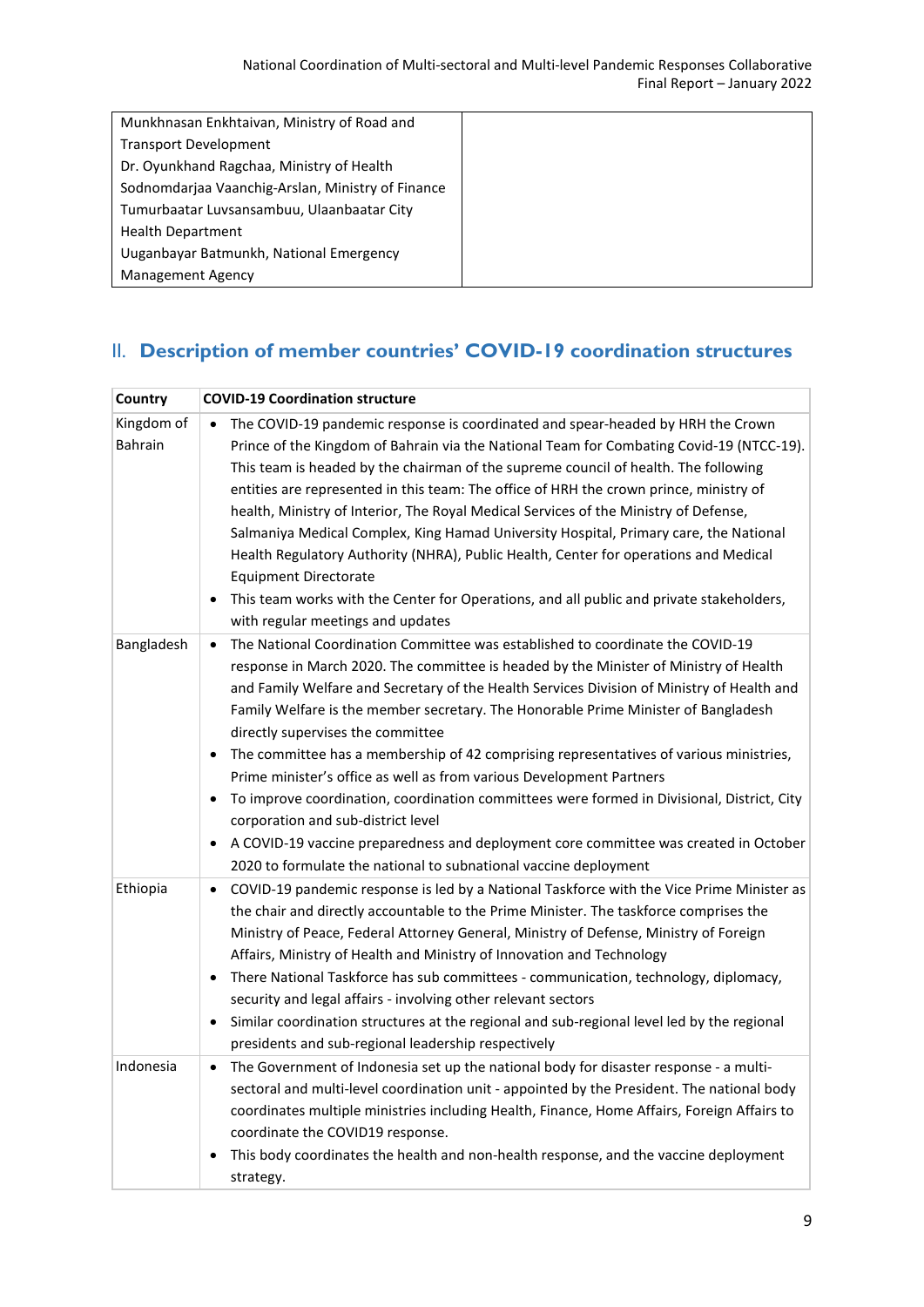| Kenya    | The COVID-19 response is led by a National Emergency Response Committee (NERC)<br>appointed by the President through an executive order in March 2020. The NERC has<br>Ministers and Principle Secretaries from Ministry of Health; National Treasury; Interior and<br>Government coordination; Transport; Foreign Affairs; and representation from the county<br>Governments among others. This team reports to the President and to the council of<br>Governors through existing constitutional structures of the summit<br>Ministry of health leads a COVI9-19 national taskforce that has representation from all<br>$\bullet$<br>sector stakeholders--MOH; Counties; private sector; partners working in health; NGOs, civil<br>society among others. This team is responsible for the day-to-day coordination and works<br>through several technical committees including; disease Surveillance; Rapid Response<br>Team and case investigations; Case management and Research Committee;<br>Communication and Health Promotion; Capacity Building; Resource Mobilization and the<br>maintenance and continuity of essential health services<br>There is also a multi-sectoral command center coordinated by the Ministry of Interior and                                                                                                                                                                                                 |
|----------|------------------------------------------------------------------------------------------------------------------------------------------------------------------------------------------------------------------------------------------------------------------------------------------------------------------------------------------------------------------------------------------------------------------------------------------------------------------------------------------------------------------------------------------------------------------------------------------------------------------------------------------------------------------------------------------------------------------------------------------------------------------------------------------------------------------------------------------------------------------------------------------------------------------------------------------------------------------------------------------------------------------------------------------------------------------------------------------------------------------------------------------------------------------------------------------------------------------------------------------------------------------------------------------------------------------------------------------------------------------------------------------------------------------------------------------------|
|          | Government coordination (security) that mainly does some sort of surveillance of the<br>whole response by all sectors and trouble shoots should the need arise                                                                                                                                                                                                                                                                                                                                                                                                                                                                                                                                                                                                                                                                                                                                                                                                                                                                                                                                                                                                                                                                                                                                                                                                                                                                                 |
| Mongolia | Covid-19 response is led by the Deputy Minister and organized by the National Emergency<br>$\bullet$<br>Management Agency with representation of all sectors<br>Ministry of Health leads the National Health Emergency Group which includes other<br>ministries and agencies team<br>An Incident management team has also been activated<br>$\bullet$                                                                                                                                                                                                                                                                                                                                                                                                                                                                                                                                                                                                                                                                                                                                                                                                                                                                                                                                                                                                                                                                                          |
| Nigeria  | At the national level, coordination of the Pandemic response is led by the presidential task<br>$\bullet$<br>force (PTF) with a direct reporting line to the president. The National COVID-19 Response<br>Centre (NCRC), headed by the National Coordinator, serves as the operational arm of the<br>PTF and provides leadership for the coordination and operations of the multi-sectoral and<br>multilateral actors as well as resources involved in the national response to ensure proper<br>synergy and efficiency<br>For the health sector response, the Nigeria Centre for disease control, an MDA agency of<br>$\bullet$<br>the federal Ministry of Health (FMOH), works with the FMOH and her other departments<br>and agencies such as National Primary Health Care Development Agency, National Institute<br>for Medical Research etc. to implement the response plan. A Ministerial Advisory<br>Committee for the COVID-19 response advice the Minister of Health in coordinating the<br>Health Sector response<br>The non-health sector response includes actors from the Federal Ministry for Information<br>$\bullet$<br>and Culture, Trade and Investment, Ministry of Environment, Federal Ministry of<br>Humanitarian Affairs, Disaster Management and Social Development. Being a<br>decentralized government, each of the 36 states and the Federal Capital Territory have<br>similar structures for the pandemic response |
| Sénégal  | The National Epidemic Coordination Committee (NECC) works with a monitoring<br>٠<br>committee based at the Presidency, and provides guidance and measures for<br>implementation by the regional committees<br>Regional committees and departments chaired by the Governors and Prefects of the<br>٠<br>regions coordinate the response within their regions taking into account local<br>circumstances                                                                                                                                                                                                                                                                                                                                                                                                                                                                                                                                                                                                                                                                                                                                                                                                                                                                                                                                                                                                                                         |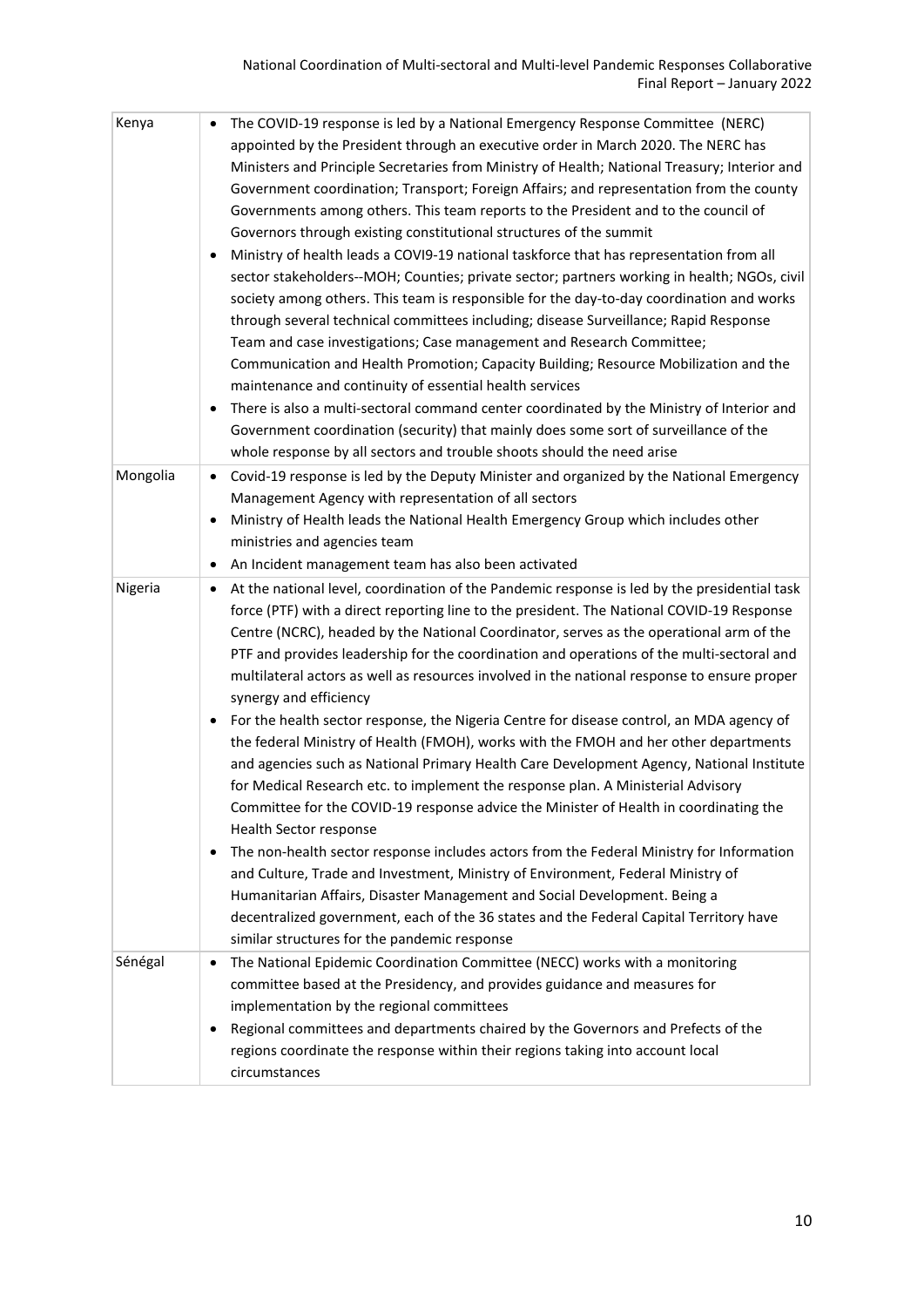### <span id="page-10-0"></span>III. Countries' reflection of their COVID-19 pandemic response (Self**reflection tool, March 2021)**

The National Coordination of Multi-sectoral and Multi-level Pandemic Responses Collaborative has engaged country teams through collaborative meetings and one-on-one outreach calls. From these engagements, a number of challenges have been identified in coordinating a response inclusive of all sectors, state and non-state stakeholders and sustaining this level of engagement over a prolonged period.

In the next collaborative meeting, the technical facilitation team will facilitate a session for reflection and action-oriented review of country coordination approaches to the COVID-19 pandemic response to further strengthen health system resilience. The session will also engage in a similar reflection process on the topic of vaccine readiness in preparation for the roll out of the COVID-19 vaccine. The session will also facilitate concrete action planning those countries can take forward in their countries.

In preparation for this session, the technical facilitation team has prepared this tool to provide guidance for country-level reflection. The technical facilitation team encourages each member of the team to review the tool and come prepared for a discussion to identify what is working well and areas for improvement. The technical facilitation team referenced the WHO Multisectoral preparedness coordination framework and the Accelerator institutional architecture framework while developing this tool.

There are two main domains in this tool – multisectoral coordination and vaccine deployment coordination. For each domain, there are a series of questions to support the group's brainstorming and reflection on the actors and processes needed for the success of these two domains. Responses will be provided based on a likert scale rating, with justification given for each rating. Where the team feels there is a need for improvement, we strongly encourage the team to add actions that are required for improvement. This will be the basis of the action plan and next steps for the collaborative.

| <b>DOMAIN</b>                                              | Response and justification |                 |         |       | How can this be<br>improved? |  |
|------------------------------------------------------------|----------------------------|-----------------|---------|-------|------------------------------|--|
|                                                            | Strongly                   | <b>Disagree</b> | Neutral | Agree | Strongly                     |  |
|                                                            | <b>Disagree</b>            |                 |         |       | agree                        |  |
|                                                            |                            | $\mathfrak{p}$  | 3       | 4     | 5.                           |  |
| <b>MULTISECTORAL COORDINATION</b><br>A)                    |                            |                 |         |       |                              |  |
| <b>Multisectoral Coordination Actors</b>                   |                            |                 |         |       |                              |  |
| 1. The composition of the national coordination            |                            |                 |         |       |                              |  |
| body in my country has representation from all             |                            |                 |         |       |                              |  |
| relevant agencies and sectors.                             |                            |                 |         |       |                              |  |
| 2. The engagement and coordination with sub-               |                            |                 |         |       |                              |  |
| national levels of government has been effective.          |                            |                 |         |       |                              |  |
|                                                            |                            |                 |         |       |                              |  |
| <b>Decision making processes</b>                           |                            |                 |         |       |                              |  |
| 1. We have a clear national plan to guide decisions        |                            |                 |         |       |                              |  |
| for public health and hygiene measures (e.g.,              |                            |                 |         |       |                              |  |
| limiting mass gathering by school closure,                 |                            |                 |         |       |                              |  |
| allowable number of persons at gatherings)                 |                            |                 |         |       |                              |  |
| We hold sufficient consultations<br>2 <sub>1</sub><br>with |                            |                 |         |       |                              |  |
| multisectoral teams before each public health              |                            |                 |         |       |                              |  |
| measure is deployed.                                       |                            |                 |         |       |                              |  |

The questionnaire will take you about 40 minutes to complete.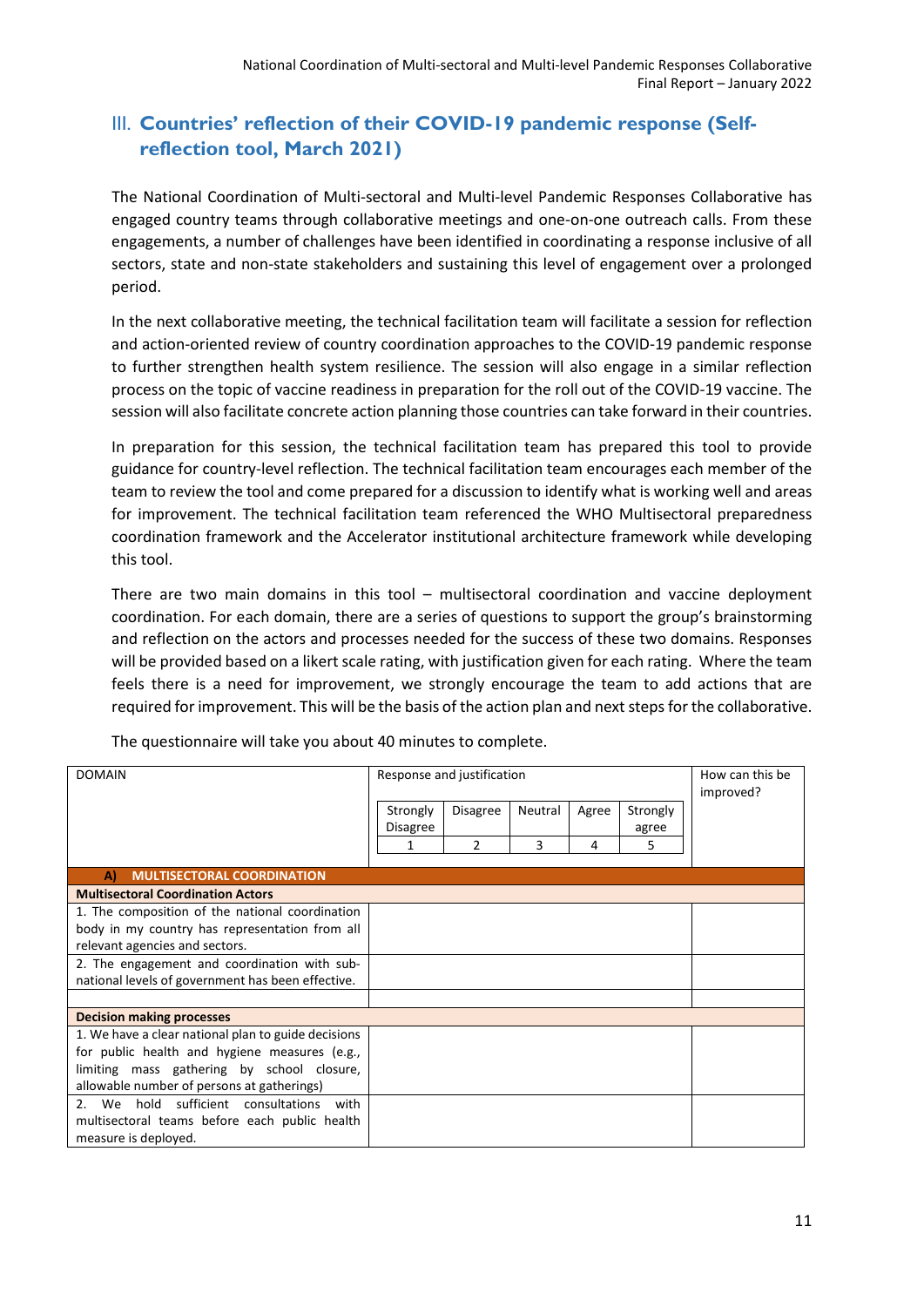| 3. We have integrated data systems enabling us to     |  |
|-------------------------------------------------------|--|
| track COVID-19 cases to understand disaggregated      |  |
| population group patterns and outcomes of             |  |
| measures at all levels of government.                 |  |
| 4. We have a trusted ecosystem of local               |  |
| (governmental and non-governmental) experts to        |  |
| generate, synthesize, and/or translate evidence       |  |
| for the COVID-19 response                             |  |
| 5. We have access to regional and global sources      |  |
| of evidence to support our COVID-19 response          |  |
| decisions.                                            |  |
| 6. My country is taking adequate steps to             |  |
| institutionalize and integrate the pandemic           |  |
| coordination into existing public health and health   |  |
| service delivery systems.                             |  |
|                                                       |  |
| <b>COVID 19 VACCINE DEPLOYMENT COORDINATION</b><br>B) |  |
| COVID-19 vaccine deployment planning and actors       |  |
| 1. My country has conducted a COVID 19 vaccine        |  |
| introduction readiness assessment to identify the     |  |
| current state of readiness and resources available    |  |
| for the vaccine roll-out for our country.             |  |
| 2. My country has a National Deployment and           |  |
| Vaccine Plan (NDVP) that has defined all the actors   |  |
| needed to roll out an equitable roll-out of the       |  |
| COVID-19 vaccine                                      |  |
|                                                       |  |
| <b>COVID-19 vaccine deployment processes</b>          |  |
| 1. My country's NDVP has outlined a clear demand      |  |
| (advocacy,<br>communication,<br>plan<br>social        |  |
| mobilization etc) to boost vaccine confidence and     |  |
|                                                       |  |
| acceptance.                                           |  |
| 2. We have monitoring tools for tracking progress     |  |
| and vaccine coverage for general and specific         |  |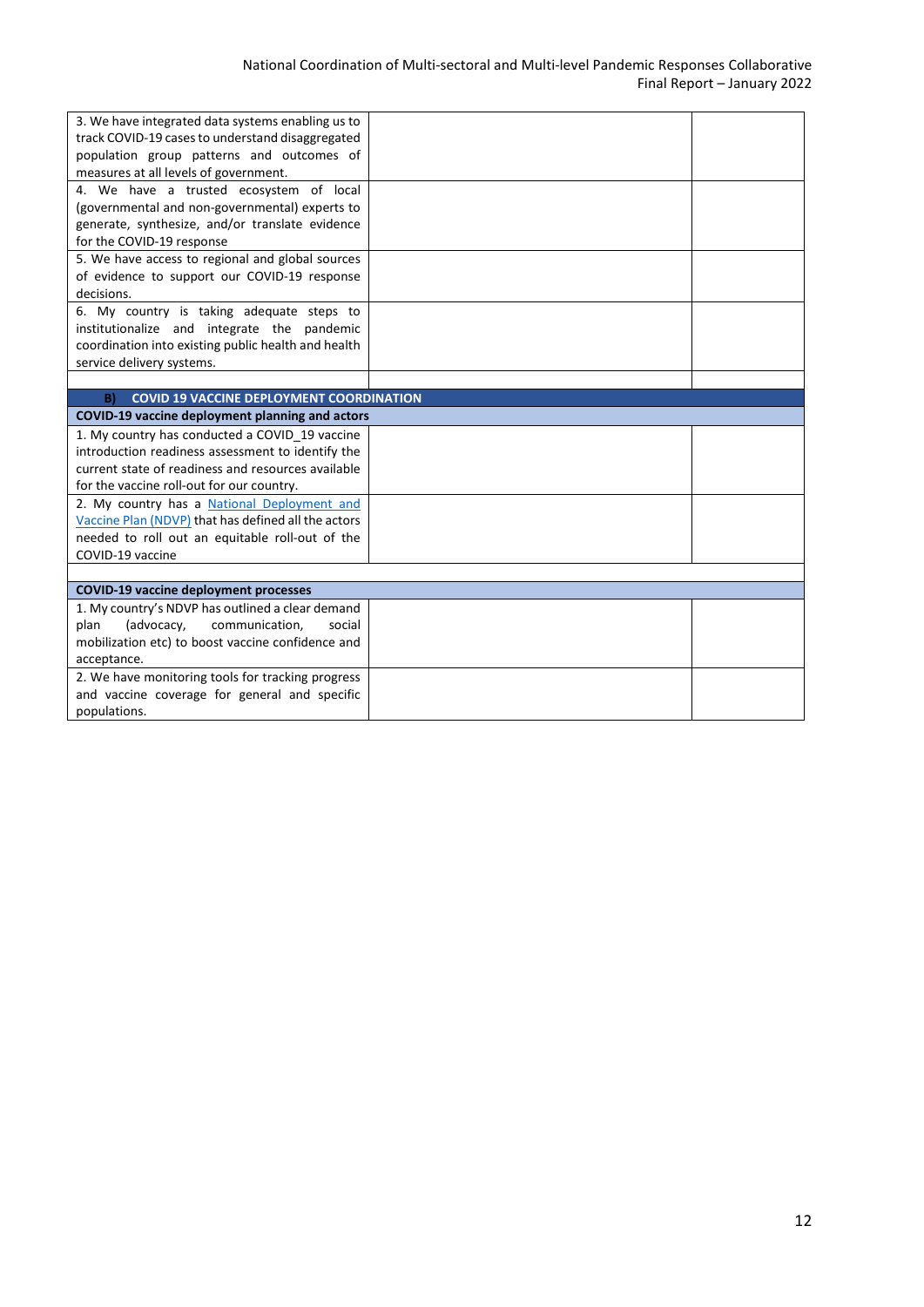#### <span id="page-12-0"></span>**IV.Template and example of a country action plan**

## **National Coordination of Multi-sectoral and Multi-level Pandemic Responses Collaborative**

Action plan template and instructions

# Background

- Today (March 23), countries engaged in a self-reflection and action-oriented review of country coordination approaches to the COVID-19 pandemic response to further strengthen health system resilience in two domains
	- Multi-sectoral coordination of the pandemic
	- Vaccine deployment coordination
- . As a follow on to this self-reflection exercise, the country teams will identify specific areas where there is a need for improvement - and actions required for improvement - to populate an action plan over 6 months (May - November 2021).
- . This action plan will outline goals, desired change, measures/processes, action steps and responsibilities for each step.
- The technical facilitation team encourages only 1 or 2 issues/problems per country team. Proposed actions need to be within the scope of work and available resources of the country team -- and would benefit from collaborative problem solving and peer learning support.